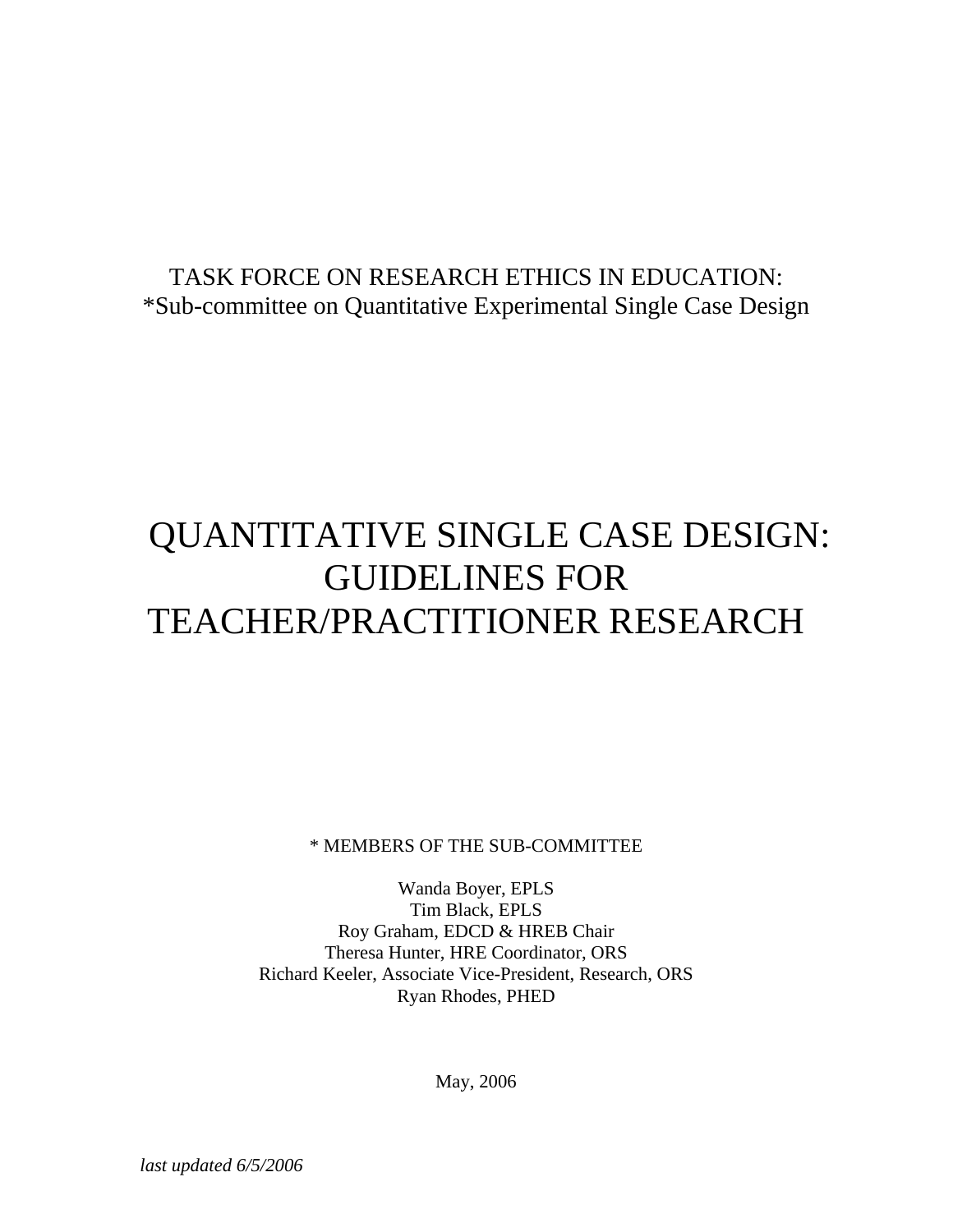## **Quantitative Single-Case Designs (Issues)**

## **INTRODUCTION**

According to Kazdin (1982) "quantitative single-case designs have been used in many areas of research including psychology, psychiatry, education, rehabilitation, social work, counseling, and other disciplines…The unique feature of these designs is the capacity to conduct experimental investigations with the single case" (p. 3). The goal of the single case design is to identify a cause and effect relationship between variables for a single individual. Kazdin indicates that the single case can be done with one subject or individual subjects. In addition Gall, Gall and Borg (2005) highlight the dual role of teachers and counselors as researchers when using single-case research designs because they are both treatment provider and researcher.

 Although we recognize, as indicated in the *Action Research: Guidelines for Teacher/Practitioner Research[1](#page-1-0)* , that "the research design of a proposed project is up to the student and their academic supervisor(s) to determine"  $(p,1)$  the following are issues that may arise as you explore the single case research design. These guidelines were created in consultation with a group of experienced researchers and are intended to assist graduate students and their supervisors in the Faculty of Education with completing their Ethics Application to ensure that the study to be undertaken involves procedures that are consistent with the current ethical standards of research practice outlined in the Tri-Council Policy Statement on "Ethical Conduct for Research Involving Humans"  $(TCPS)^2$  $(TCPS)^2$ .

This document is not intended to replace, nor in any way substitute for the full *Annotated Guidelines For Completing The Human Research Ethics Board Application For Ethics Approval For Human Participant Research*. Please read and follow the full guidelines when completing your application (available on the Office of Research Services (ORS) website:<http://www.research.uvic.ca/forms/index.htm#HREC>).

All graduate students must obtain approval from the Human Research Ethics Board (HREB) prior to beginning their graduate research project, thesis or dissertation. Professional codes of ethics that bind teachers are not sufficient for their research activities. Practitioner-researchers must follow the university ethics guidelines which adhere to the TCPS, as well as to their professional codes of conduct.

 $\overline{a}$ 

<span id="page-1-0"></span><sup>&</sup>lt;sup>1</sup> \* Please read the "Action Research: Guidelines for Teacher/Practitioner Research" (Task Force on Research Ethics in Education, 2005) for extended guidelines and support.

<span id="page-1-1"></span><sup>&</sup>lt;sup>2</sup> The Tri-Council Policy Statement on "Ethical Conduct for Research Involving Humans" (TCPS) was developed by the three major research councils of Canada (SSHRC: Social Sciences and Humanities Research Council; NSERC: National Sciences and Engineering Research Council; and CIHR: Canadian Institute of Health Research).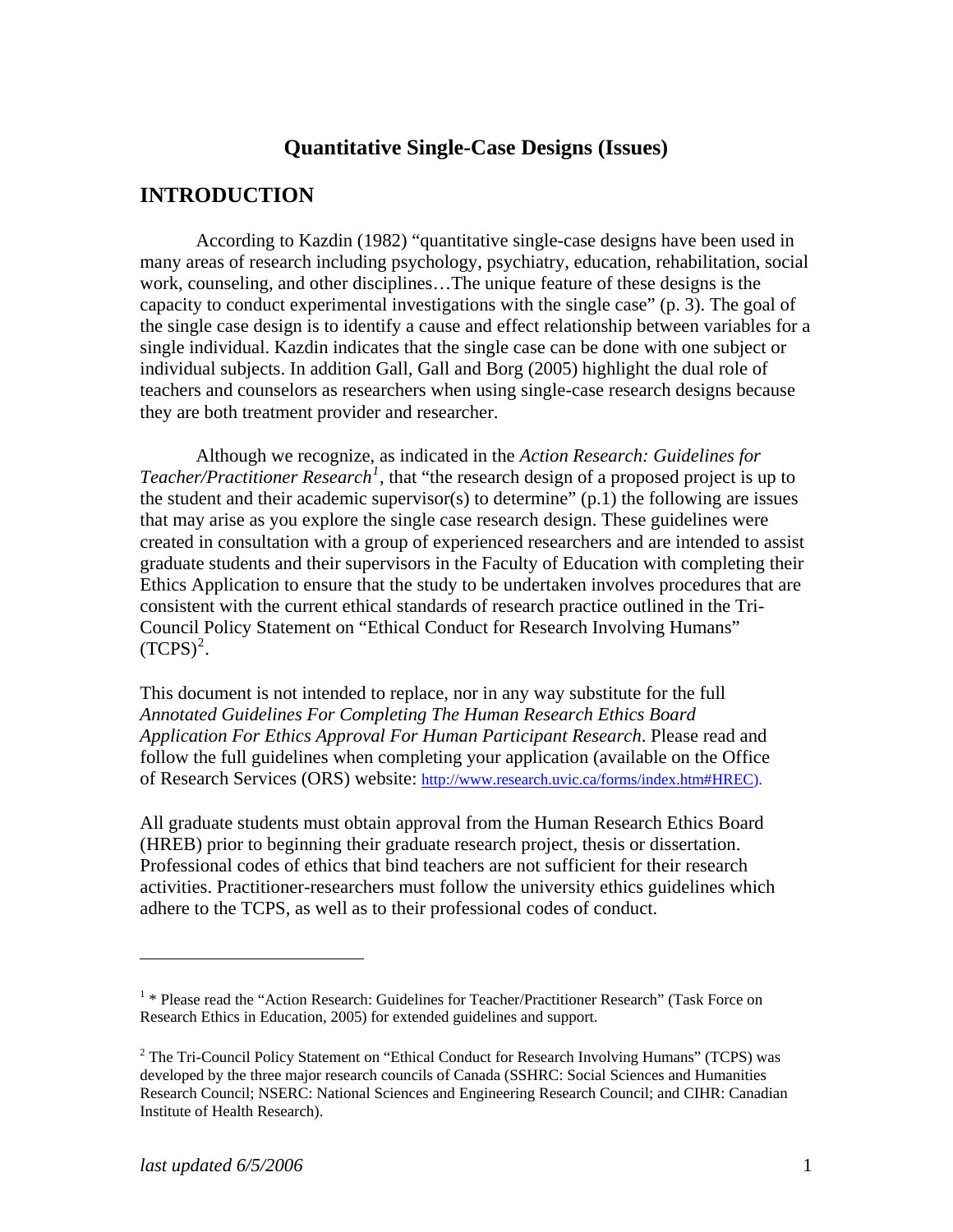# **FREE AND INFORMED CONSENT**

#### Issues

- 1. Teachers or service providers working with children with exceptional needs are involved with families in a reliable alliance where they must change their role from "that of an expert to an ally or friend who enables families to articulate what they need" (Kalyanpur & Rao, 1991, p. 531). The issue of gaining informed consent concerns the close relationship between the parents/guardians and teacher and how this relationship has the potential to be used in a coercive manner to engender consent from parents/guardians and the children/youth.
- 2. There may be challenges in clearly describing the instructional technique/treatment to parents/guardians and other individuals in the letter of informed consent including the reason why only two or three individuals will receive this treatment based on their special needs.
- 3. Teacher/researchers must inform parents/ guardians and students/clients in the Letter of Informed Consent that if they voluntarily agree to participate, then they are giving "permission to use information derived from instruction/therapy." The issue arises with the unique feature of quantitative single-case experiments involving the treatment and study of individuals one at a time (Gall, Gall, & Borg, 2005).

#### Guidelines

These issues have the potential to influence free and informed consent. It is important for the practitioner-researcher to plan and explain to families how students/ clients will receive individualized support from the treatment provider in order to implement a systematic approach to instructional or therapeutic interaction.

#### **SAFEGUARDS FOR FREE AND INFORMED CONSENT**

Here are some points to keep in mind:

- The neutral third party recruitment must take place in research that involves dual-role and power-over relationships. This neutral party can explain to participants that "the educational treatment and assessment of treatment success is a regular part of the program designed for the individual in the educative/professional setting" (Refer to information regarding "dual relationships" on page one of *Action Research: Guidelines for Teacher/Practitioner Research*).
- This neutral third party can explain to potential participants that this instruction/treatment is generally administered to one child at a time in the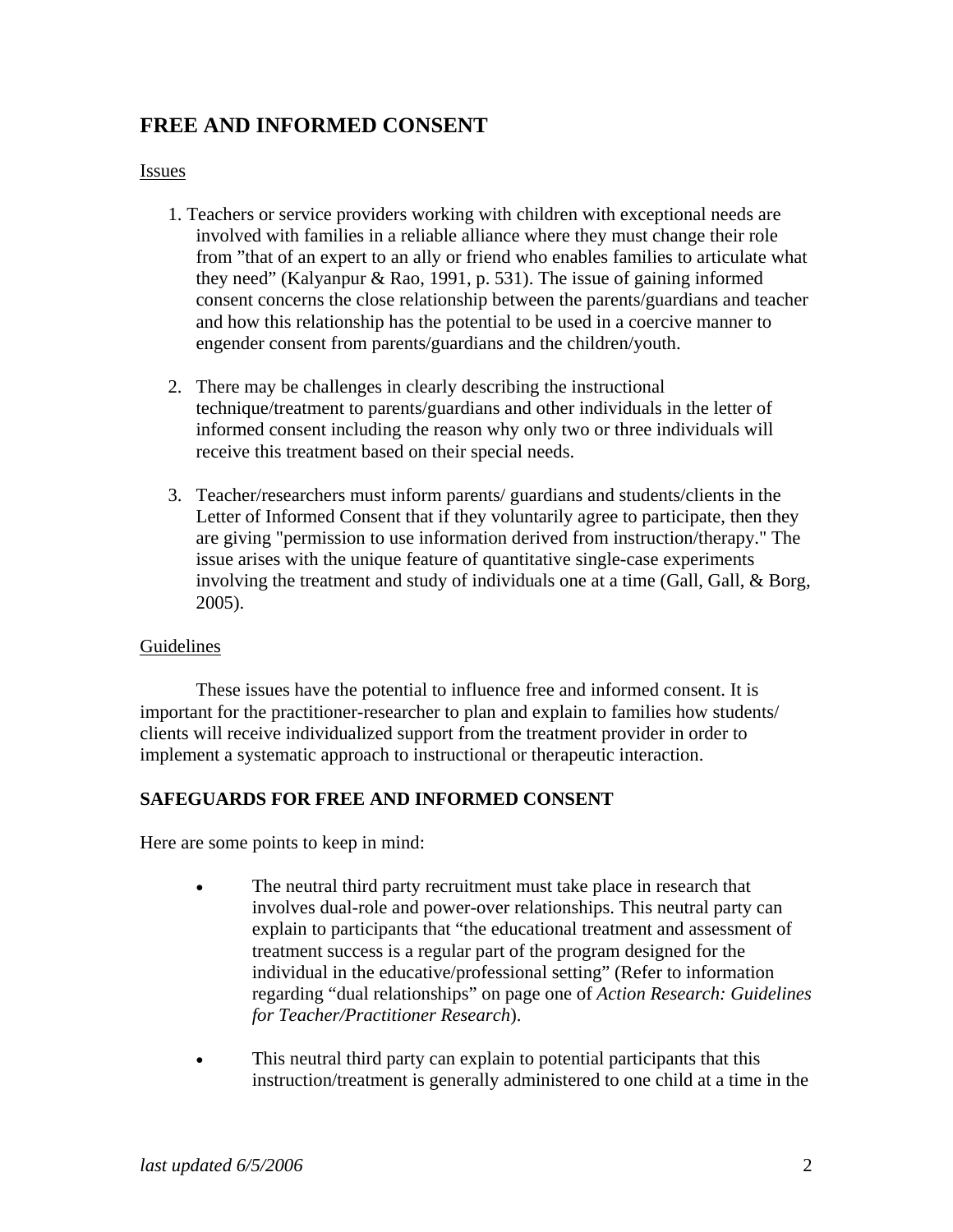educative/professional setting because of the specialized nature of the individual's needs (Refer to issue #2 and #3 found on page one).

- The neutral party can then explain that "the letter of informed consent gives the teacher/counselor informed permission to use the 'data'(e.g., behavioral frequency counts, test scores etc.) gathered during the course of regular instruction and assessment for the teacher/counselor's own research project. The teacher/counselor's research project will examine instruction/therapeutic success in the larger arena of applicability to other children with exceptional needs *through replication*. " (Refer to issue #2 found on page one)
- If participants choose *not to participate* and to disallow the use of the data for research purposes their child will still be involved in individualized instruction/ treatment because it is a regular part of the programs designed for the individual. (Refer to issue #2 found on page one)
- The neutral party can also read the letter to parents/ guardians, and provide an information letter so that the parents/ guardians are free to make an informed choice regarding their involvement. (Refer to issue #1 found on page one).

#### **ONGOING CONSENT**

#### Issue

According to Kennedy (2005) "depending on the situation, observations, may occur throughout a school day, once per day, several times per week, once a week, or once a month" (p. 37). In addition, Kennedy indicates that three data points are considered a minimum baseline to "note patterns of behavior to compare to intervention" (p. 38) over repeated phases of assessment (data collection). Therefore, there will be a need to obtain ongoing consent from participants and their parents/guardians.

#### Guidelines

Planning of the baseline and intervention sequences should be made in advance, conveyed in the letter of informed consent, and the parents/ guardians and students/ clients should be given opportunities throughout the research to withdraw from allowing the assessment information to be used in the study.

#### Safeguards for Ongoing Consent

Here is a point to keep in mind:

• Quantitative single-case designs may have three or more baseline periods (Kennedy, 2005). These baseline periods *could be the times* when a letter is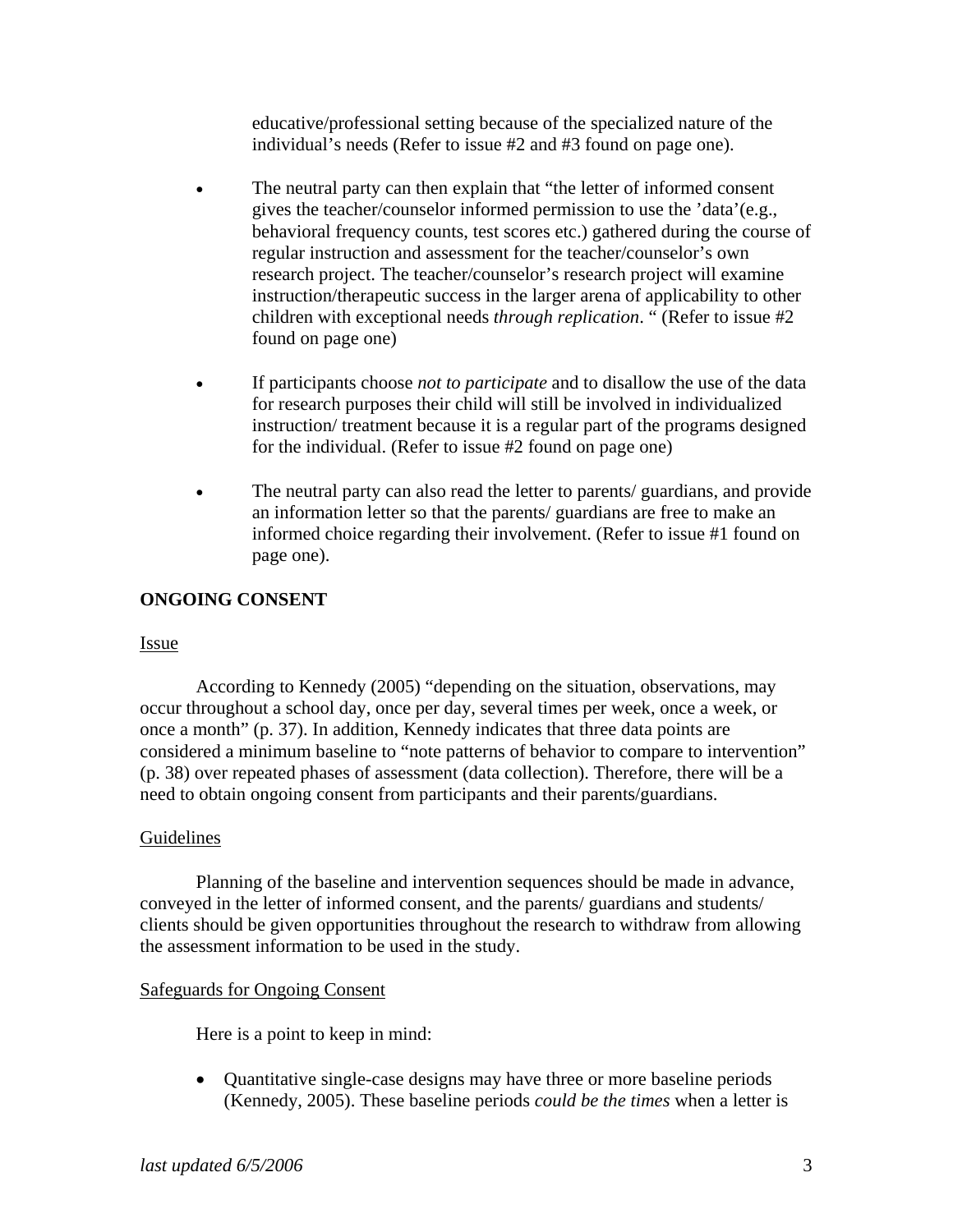sent to parents/ guardians and other involved individuals by the neutral third party to remind them that they are included in the research. At these junctures individuals are given the opportunity to withdraw from allowing the "data" gathered during instruction/therapy to be used in the study

#### **ANONYMITY AND CONFIDENTIALITY**

#### Issues

The number of individual's in applied quantitative single-case designs will be small and specifically selected and individually administered the treatment/ instruction because of each individual's developmental needs. This may make participants recognizable to children and adults in the educative/professional setting and perhaps the community after the research is made public. These issues of anonymity and confidentiality may prove a challenge for researchers in offering "privacy to participants" (Creswell, 2005).

#### Guidelines

Programs are developed, adapted, and modified to meet specialized needs in the educative/professional setting. Individualized instructional/therapeutic strategies are used regularly to target the developmental needs of the individual. Members of the larger community are naturally aware of modified strategies/techniques used with individuals in the educative/professional setting. Results of the instructional strategy/therapy are shared with the individual and her/his parent/guardian. However, it is still imperative to protect participants' identities both as individuals and groups when the research information and results are made public.

#### Safeguards for Anonymity and Confidentiality

Here are points to consider:

- A neutral third party may collect and securely store the letters of free and informed consent on the researcher's behalf. This neutral third party should be someone who is not directly working with the children or adults in the educative setting. The teacher/counselor-researcher may then conduct the instruction as a regular part of the curriculum and educational practices in the classroom.
	- o In this way the child/youth or client who receives specialized instructional/therapeutic programming on a regular basis has the potential to be known by others in the educative/professional setting. Yet, the names of the students/clients who have given free and informed consent to participate in the study will be withheld from the teacher/counselor-researcher until the final phase of the baseline and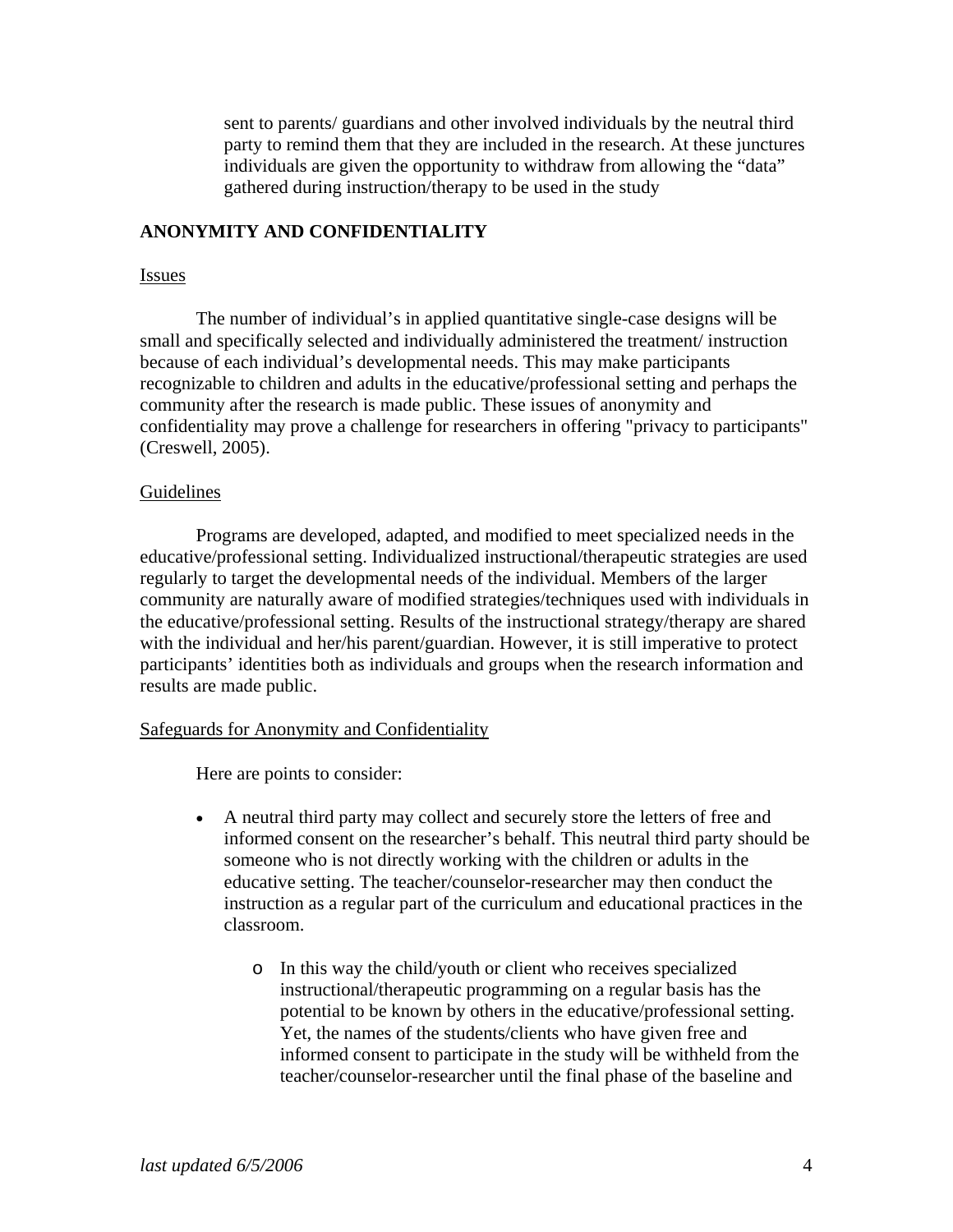intervention assessment results are collected and employed to create a new program for the student/client.

- o Although names of participants will not be provided, the neutral third party may inform the researcher of the number of participants still freely consenting to participate in the study. Therefore, in the letter of informed consent, parents must be informed that participant numbers not names will be given to the researcher at the three baseline periods. Parents will be informed that this information is given to help the researcher to appraise her/him of the status of the research project.
- After the phases of assessment results are collected it may prove a great challenge to protect the confidentiality of small numbers of participants (one to three children/clients) when producing written discussion of the findings. This can be done by providing global geographic locations of communities, generalized descriptions of services provided by the educational facility, pseudonyms assigned to students/clients, and generalized descriptions of the individual's appearance and temperament.

# **RISKS AND BENEFITS**

#### Issues

Single case designs use special procedures to achieve tight control over, and precise description of the experimental situation: frequent observations of the behaviours targeted for change; description of the treatment in sufficient detail to permit replication; tests of reliability of observations of the individual's behavior and replication of treatment effects within the experiment. There is a vast educative and therapeutic difference between developing unit plans that include consideration of specialized needs in the educative and professional setting and the rigorous data collection, presentation and analysis of instructional/therapeutic strategies found in research employing a quantitative single-case design.

#### Guidelines

The participants need to be assured that the benefits to this research outweigh the risks.

#### Safeguards to convey the Risks and Benefits to Participants

Here are points to consider:

• The participants need to be informed of the disadvantage of the research The strategy may not be successful with the student/client despite the literature supporting its effectiveness in other educative contexts.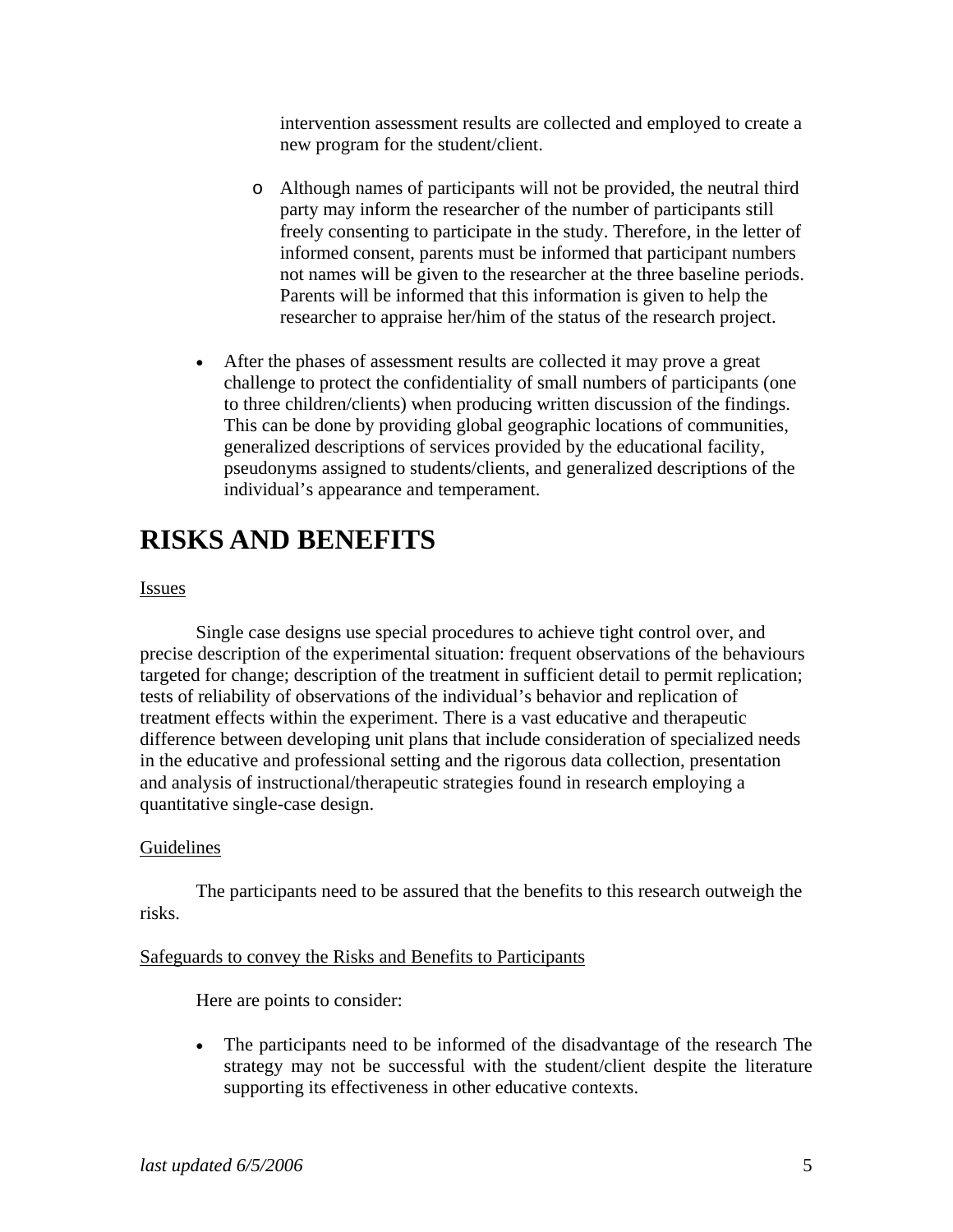#### Safeguards to convey the Risks and Benefits to Participants (continued)

• The participants also need to be informed of the benefits of the research specifically that the precise description of the experimental situation can provide clear indications of how the student/client responded during the multiple phases of the study and provide direction for successful future programming. Furthermore, if the instructional strategy has been successful while controlling for other influential yet external factors then careful application of these processes can change behaviors of relevance to educators. With this in mind the quantitative single-case research design has the potential to improve the instructional/therapeutic practices of the researcher and other professionals because of the rigor of the experimental design.

#### **OTHER THINGS TO CONSIDER:**

#### *Obtaining Permission from Authorities Prior to Conducting Research*

See the *Action Research: Guidelines for Teacher/Practitioner Research.*

#### *Recruiting Participants and Power-Over*

#### Issues

 Teachers/counselors will do the research in their own client-based contexts because the goal of applied quantitative single-case design research is for teachers/counselors to implement instructional techniques and base their instructional decision-making on objective data analysis of student performance rather than on their personal perceptions (Kennedy, 2005).

- 1. Quantitative single-case design sample size is often small (e.g., three) when working with children with special needs in the regular classroom.
- 2. The students are pre-identified in order to track the experimental effects of the intervention.
- 3. The recruitment targets children and youth with specific developmental needs (e.g., behavioural) in order to support teacher implementation of a systematic approach to instructional practices to improve student learning (Lagermann, 2002).

#### Guidelines

The recruitment process needs to reflect consideration for the privacy and anonymity of the participants.

#### Safeguards for Recruitment and Power-Over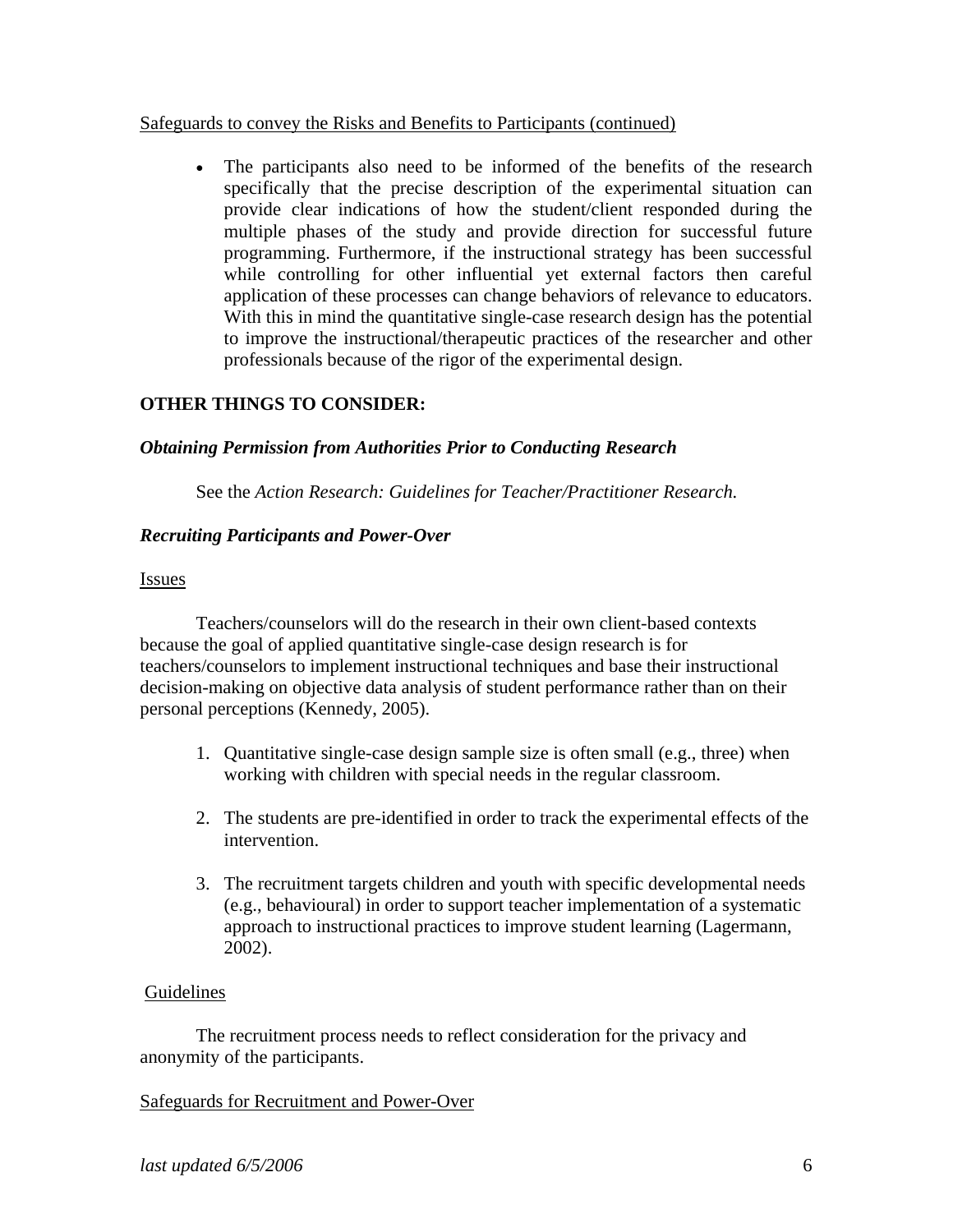Here are points to consider:

- A neutral third party representative must be asked to contact potential participants. This third party will provide the initial information letter indicating that the use of this instructional/therapeutic strategy is a regular part of programming for the student/client. In addition the neutral third party will collect and secure signed consent forms for the researcher (Refer to issue #1 and 2 found on page 6)
- This representative will provide information letters at the three baseline periods giving participants an opportunity to withdraw their child's data from the research (Refer to issue #2 and #3 found on page 6).

# *Recruitment of Children Under the Age of 13*

#### Issues

- 1. Children under the age of 13 may not be able to respond to age appropriate verbal scripts written for chronologically aged peers due to the student's/client's maturational delays.
- 2. Children under the age of 13 need to know that they will still receive the instruction but they are asked to give consent to use the results from the instruction in a research study.

#### Guidelines

Children under the age of 13 require parent authorization.

#### Safeguards for Recruitment of Children Under the age of 13

- Children under age 13 who may not be able to respond to verbal scripts should have scripts written with suggestions from the *Action Research: Guidelines for Teacher/Practitioner Research* for chronologically younger participants (Refer to issue #1 found on page 7)
- In addition the scripts for recruitment can be read aloud to the participant. (Refer to issue #1 found on page 7)
- In the recruitment of children under age 13 it must be clear to the child that (a) s/he will receive the classroom instruction and observation, (b) that if the child says "yes," the information from the instruction may be used to help other children with special needs. (Refer to issue #2 found on page 7)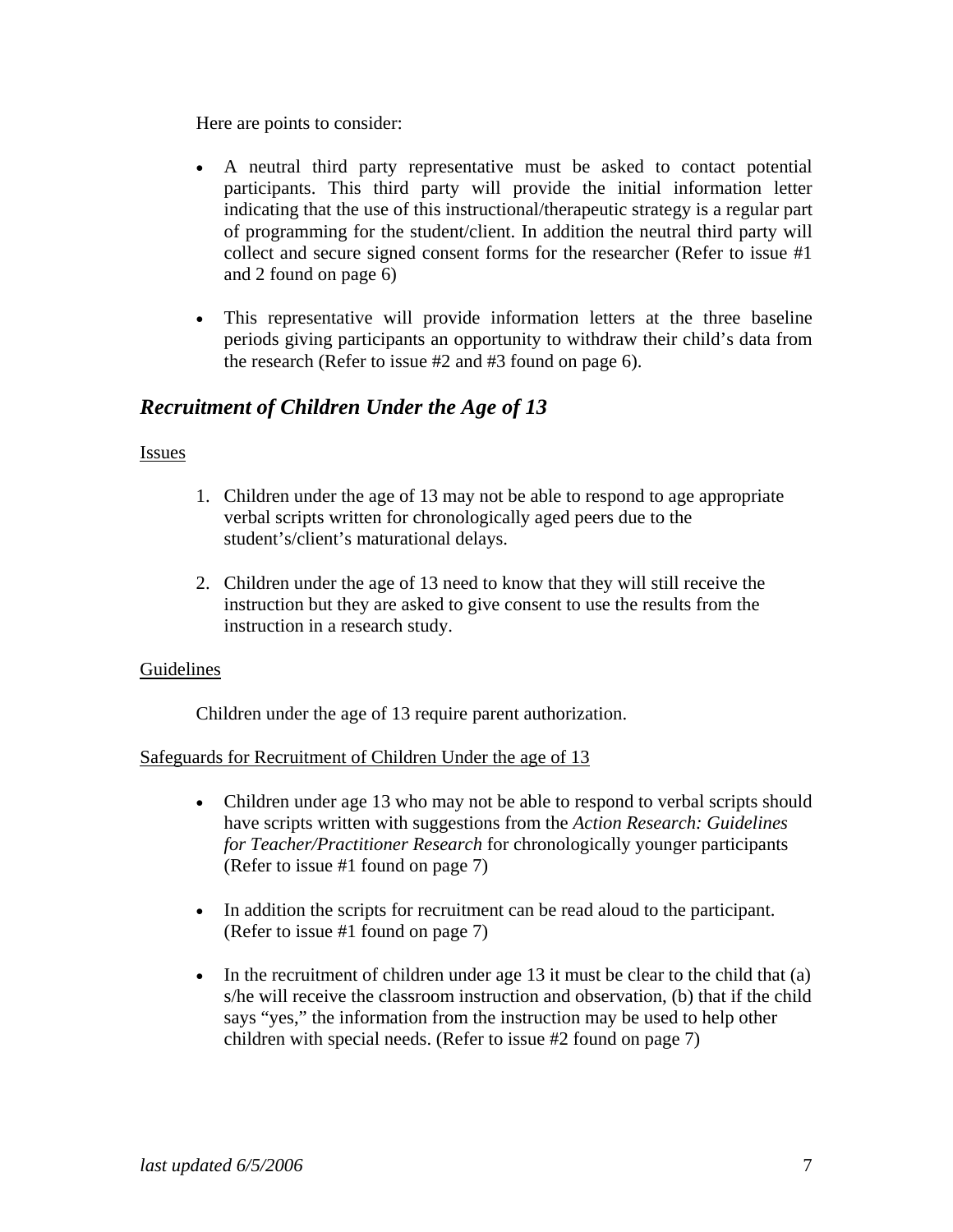#### *Recruitment of Youth Aged 13 to 16*

#### Issues

- 1. Youth aged 13 to 16 may not able to provide their own consent due to their individual maturational delays.
- 2. Youth aged 13-16 may not be able to respond to verbal scripts written for chronologically aged peers.

#### **Guidelines**

Youth aged 13 to 16 can provide their own consent in minimal risk studies yet, researchers usually inform the parents/guardian.

#### Safeguards for Recruitment of Youth aged 13-16

- In the case where a youth's maturational ability prevents her/him from understanding the letter of consent, the neutral third parties can also inform the parents/ guardians/guardians (Refer to issue #1 found on page 7)
- For youth aged 13-16 who may not be able to respond to verbal scripts should be written with suggestions from the *Action Research Guidelines for Teacher/Practitioner Research* for younger participants (Refer to issue #2 found on page 7)
- In addition the scripts for recruitment can be read aloud to the participant. (Refer to issue #2 found on page 7)
- In the recruitment of youth aged 13 to 16, it must be clear to the youth that  $(a)$ s/he will receive the classroom instruction and observation, (b) that if the child says "yes," the information from the instruction may be used to help other children with special needs. (Refer to issue #2 found on page 7)

# *Data Doing Double Duty*

#### Issue

Single-case designs have provided tremendous insights into processes that improve educational practices and outcomes for a variety of student/clients. Once the instructional strategy/treatment is implemented and tested the findings are used by the teacher to plan for successive instruction. In this way the use of quantitative single-case research design is part of a cycle of assessment beginning with baseline, intervention, and baseline to note positive change over time.

#### Guidelines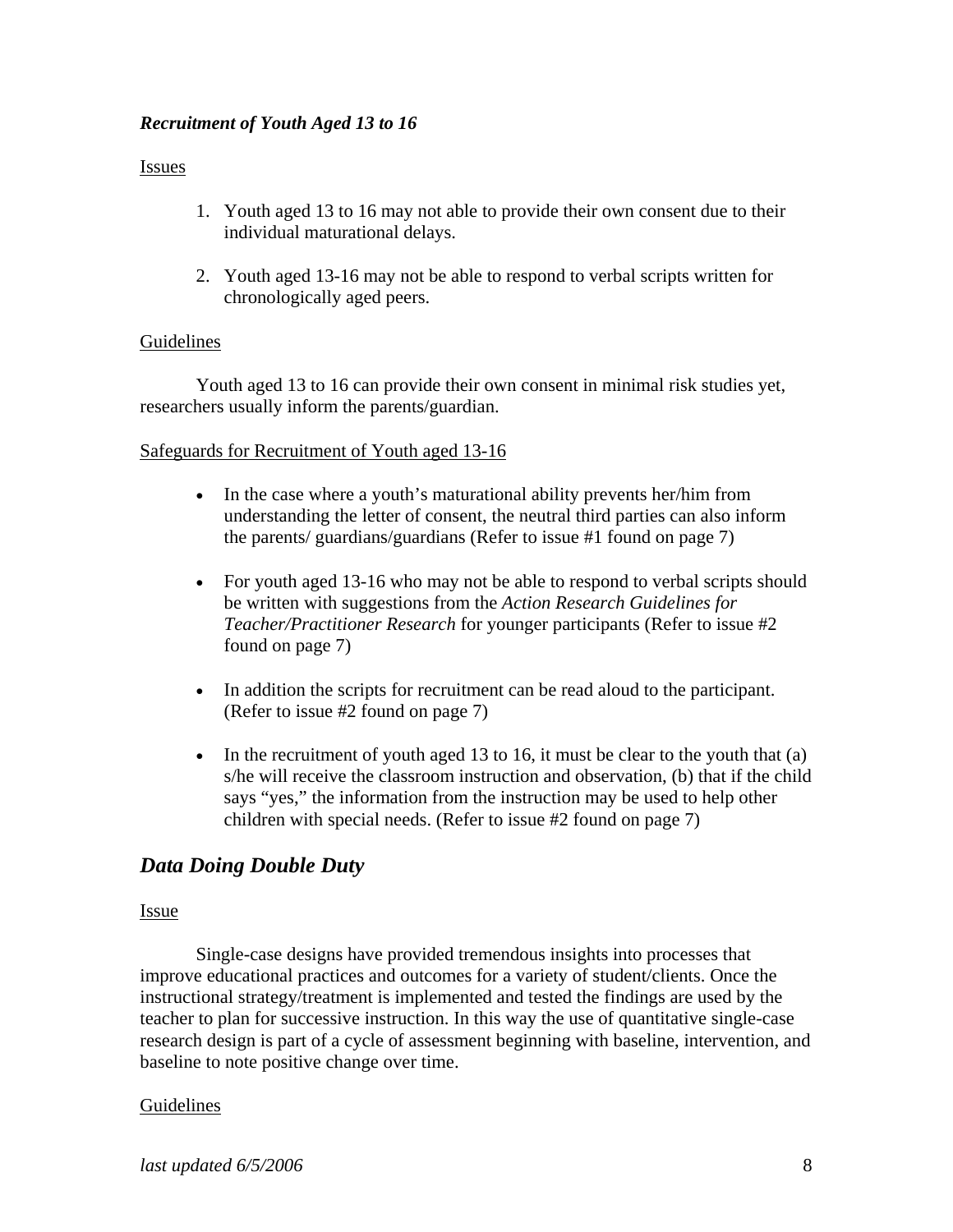Data in the single-case design is material used to assess students/clients as a regular part of the teacher/counselors role in systematic planning of instruction/therapy. "This data may serve 'double duty' and participants therefore have a choice about the use of their work for the teacher/counselor research project" (Task Force on Research Ethics in Education, 2005; p.7).

#### Safeguards for Data Doing Double Duty

Please consider these points:

• Acknowledge the conflict of interest in the introduction letter, letter of informed consent, and intermittent letters sent during the intervention/baseline phases of the study. Refer to the Task Force on Research Ethics in Education and the guidelines.

### *Student Records*

#### Issues

The following questions arise:

- o Can personal records or files be accessed by the researcher?
- o What will happen to individual record keeping of baseline information and intervention results and personal records or files?

#### Guidelines

Access to personal records or files of previous services and programs developed for the student/client are considered private and application for their use must conform to ethical, professional and privacy legislation (Task Force on Research Ethics in Education, 2005). This procedure not only respects and protects the rights of participants but also respects the professionalism of the researcher...

#### Safeguards for Use of Student Records

Please consider these points:

- Personal archival records or files can only be accessed by gaining informed consent in writing from the participants.
- Instructional/therapeutic planning is a part of regular programming for students and clients in educative and professional settings. Assessment information of a particular student/client (e.g. running records, anecdotal records, results from tests, frequency counts of behaviors, and duration of behaviors etc.) is normally shared only with the child herself/himself and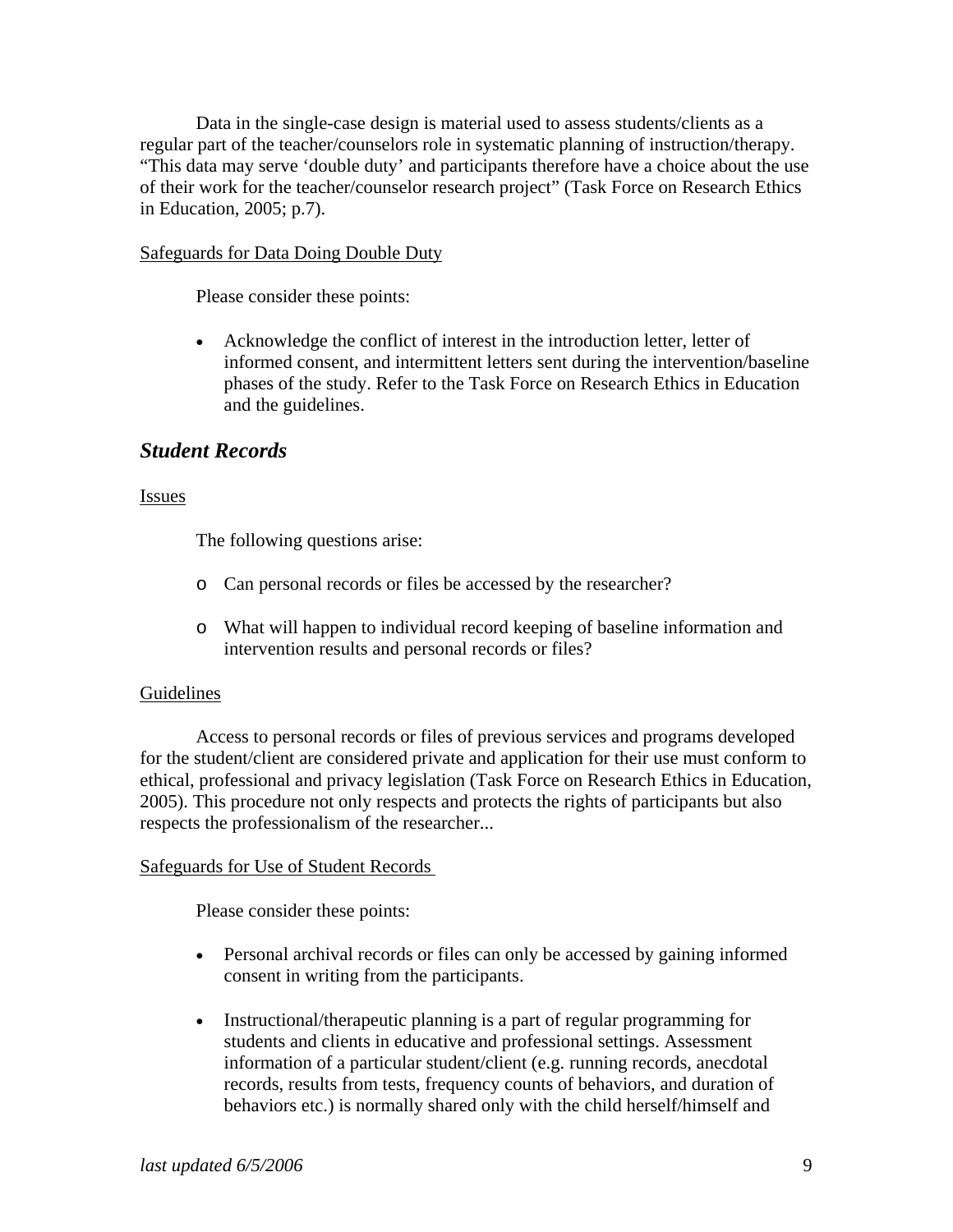her/his parents/ guardians. Parents/ guardians and their child must give free and informed consent based on the free choice to participate in the study unless the family has given their informed consent on behalf of the child.